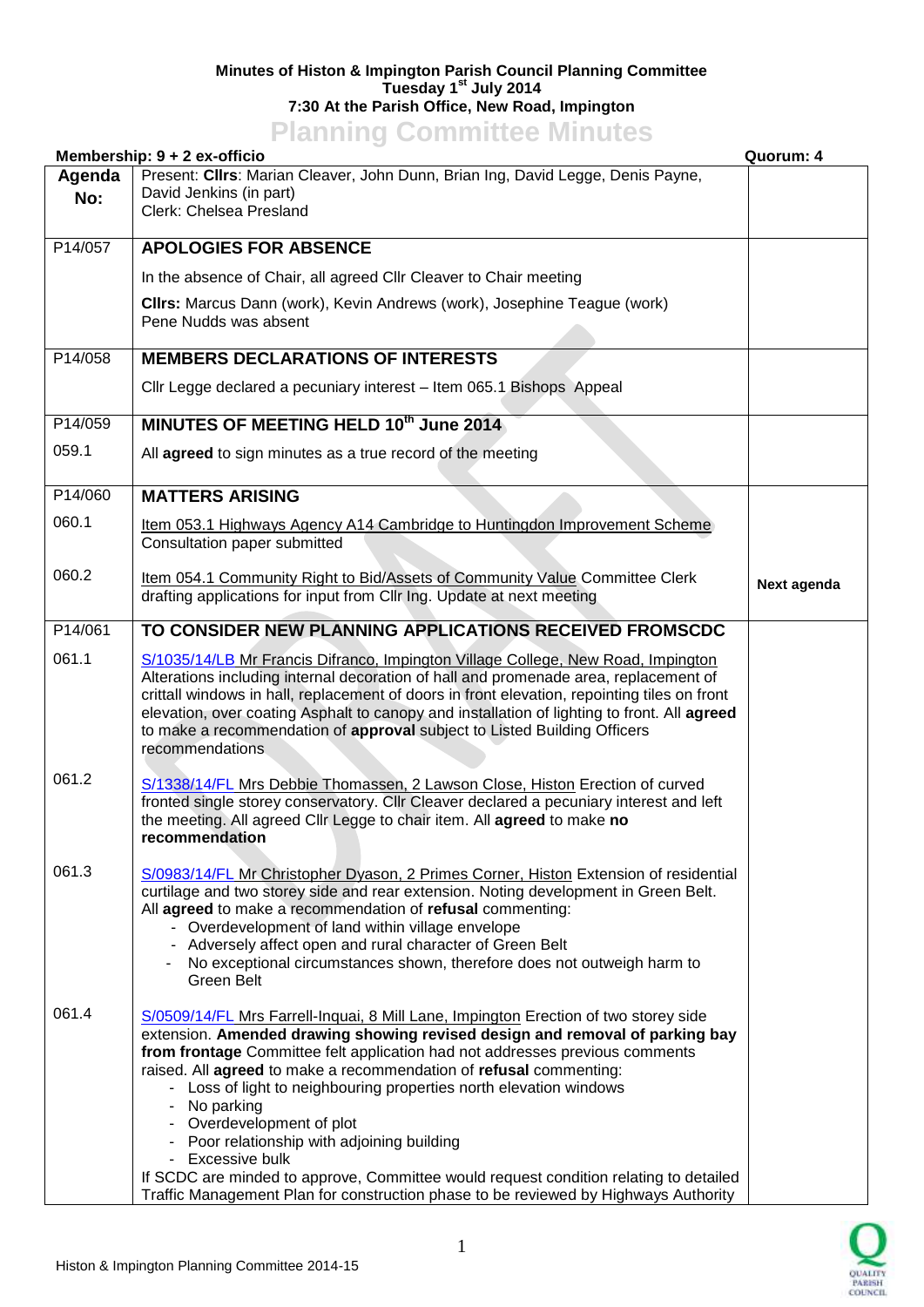|         | noting prime street for on-street parking. Request Highways Assessment for proposed<br>access to site                                                                                  |  |
|---------|----------------------------------------------------------------------------------------------------------------------------------------------------------------------------------------|--|
| 061.5   | S/1215/14/FL Mr J Queen, 14 Mill Lane, Impington Single storey rear extension and                                                                                                      |  |
|         | replacement front porch. All agreed to make no recommendation commenting:<br>- No issues raised with rear extension                                                                    |  |
|         | - Porch will bring the build line forward, noting neighbouring properties existing                                                                                                     |  |
|         | porch<br>- Additional bedroom increases parking problem on an already congested street                                                                                                 |  |
|         | If SCDC minded to approve, condition or amendment for porch to be of same                                                                                                              |  |
|         | dimension as existing neighbouring properties and Traffic Management Plan for<br>construction phase to be reviewed by Highways Authority                                               |  |
| 061.6   | S/1214/14/FL Mr & Mrs John Kay, 16 Shirley Road, Histon Single storey side extension                                                                                                   |  |
|         | to form shower room. All agreed to make a recommendation of approval                                                                                                                   |  |
| 061.7   | S/1270/14/FL Mr Clive Mills, 41 Station Road, Histon Proposed annexe. Scale and                                                                                                        |  |
|         | access discussed. All agreed to make a recommendation of refusal commenting:<br>- Over provision for stated intended use                                                               |  |
|         | - No parking or designated drop off point shown on plans                                                                                                                               |  |
|         | No application for change of use<br>If approved condition shall not be occupied at any other time for purposes                                                                         |  |
|         | ancillary to the residential property 41 Station Road                                                                                                                                  |  |
|         | - If approved Traffic Management Plan for construction phase                                                                                                                           |  |
| 061.8   | S/1181/14/FL Mr & Mrs Jeremy Newton, 47 Somerset Road, Histon Erection of single                                                                                                       |  |
|         | storey extension to rear, part two storey part first floor extension to side including roof<br>alterations, dormer windows to rear and internal alterations including loft conversion. |  |
|         | All agreed to make a recommendation of approval                                                                                                                                        |  |
|         |                                                                                                                                                                                        |  |
| 061.9   | S/1178/14/FL Mrs Lynda Marsh, Histon & Impington Parish Council, Histon &<br>Impington Recreation Ground, New Road, Impington Erection of 2.4m green weld                              |  |
|         | mesh boundary fencing, to include emergency access gates to replaces existing 1.8m                                                                                                     |  |
|         | chain link fencing. Noting Parish Council applicant, agreed not comment                                                                                                                |  |
| 061.10  | S/0620/14/FL Spire Healthcare Limited, Spire Cambridge Lea Hospital, 30 New Road,<br>Impington Ground and first floor extension; new canopy over main entrance; new                    |  |
|         | external steel staircase to the north elevation; and extension and alteration of the car                                                                                               |  |
|         | park. Amendments to site layout and car park inspected. All agreed to make a<br>recommendation of approval subject to Highways Authority being content in view of                      |  |
|         | increase number of traffic movements. Committee requests condition:                                                                                                                    |  |
|         | - Balance pond size to be reviewed and effective maintenance programme put in<br>place prior to commencement of any works on site                                                      |  |
|         | <b>Cambridge County Council Application:</b>                                                                                                                                           |  |
| 061.11  | S/0470/14/CM Milton Landfill Site, Butt Lane, Milton Export of surplus clay from                                                                                                       |  |
|         | existing stockpile for use in engineering works at other FCC environmental landfill site.<br>Agreed to make a recommendation of approval subject to condition under any                |  |
|         | circumstances no through traffic down Butt Lane, Milton Road, Impington - roads are                                                                                                    |  |
|         | inadequate for number of traffic movements expected                                                                                                                                    |  |
| P14/062 | TO ACCEPT CLERKS REPORT                                                                                                                                                                |  |
| 062.1   | Report provided to all and accepted (Appx 1) covering: SCDC Decision Notices/PIPA<br><b>Bulletin</b>                                                                                   |  |
| P14/063 | TO RECEIVE UP-DATE ON NORTHSTOWE                                                                                                                                                       |  |
| 063.1   | Update from representatives: Cllr Ing attended meeting covering:<br>Detailed feedback consultation re schools; energy efficiency; draining systems; site                               |  |
|         | clean-up; 2017-18 roadways expected; Phase 1 residential houses 1500 by 2022;                                                                                                          |  |
|         | B1049 traffic issues; Joint funding venture options - HCA decide 10 July<br>Additional discussion on: Cty Cllr Jenkins following up on B1049 traffic issues                            |  |
|         |                                                                                                                                                                                        |  |